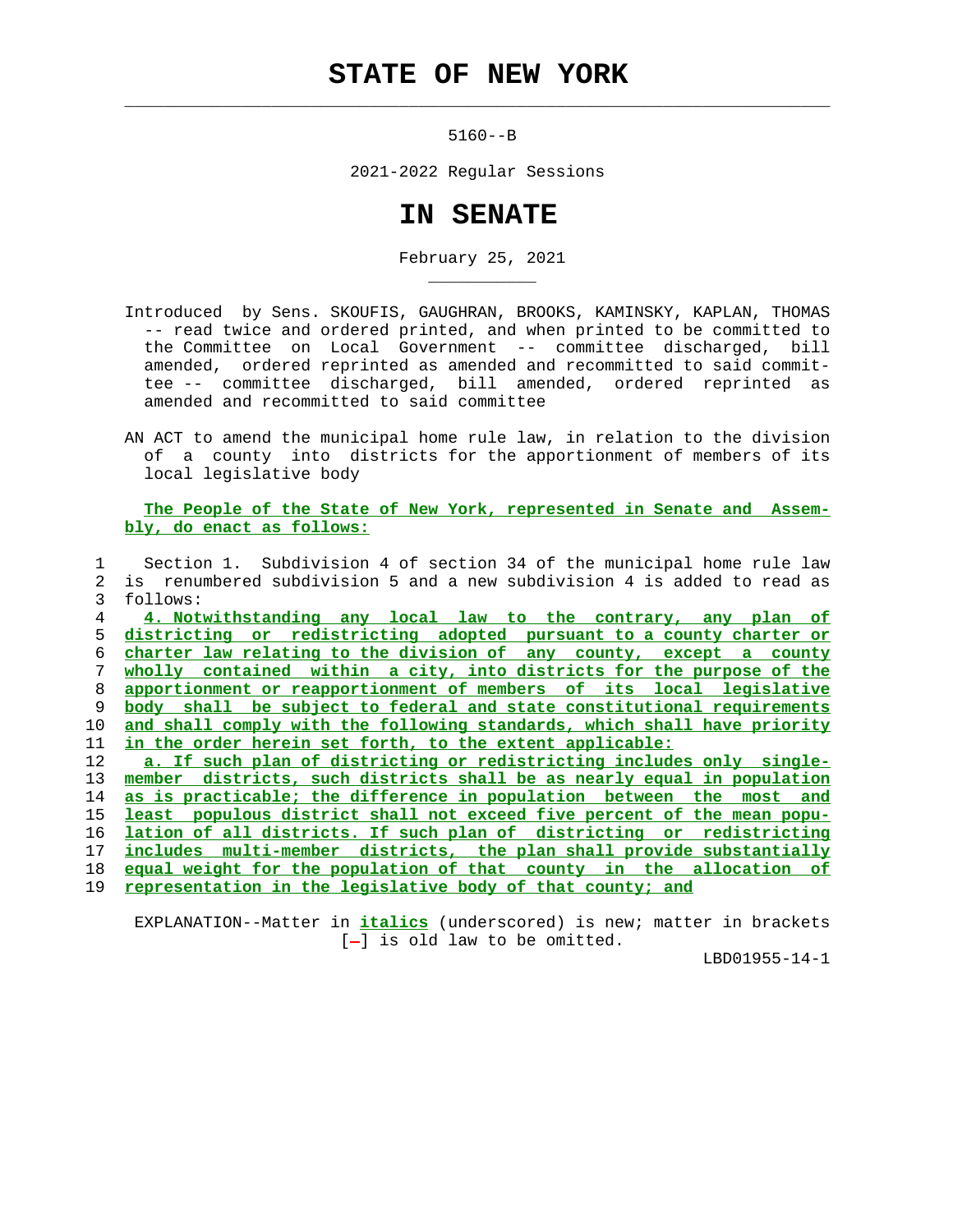S. 5160--B 2

**b. Districts shall not be drawn with the intent or result of denying or abridging the equal opportunity of racial or language minority groups to participate in the political process or to diminish their ability to elect representatives of their choice; and c. Districts shall consist of contiguous territory; and d. Districts shall be as compact in form as practicable; and e. Districts shall not be drawn to discourage competition or for the purpose of favoring or disfavoring incumbents or other particular candi- dates or political parties. The maintenance of cores of existing districts, of pre-existing political subdivisions including cities, villages, and towns, and of communities of interest shall also be considered. To the extent practicable, no villages, cities or towns except those having more than forty percent of a full ratio for each district shall be divided; and f. Districts shall be formed so as to promote the orderly and effi- cient administration of elections.** 17 § 2. The opening paragraph and clauses (a.) and (b.) of subparagraph 18 13 of paragraph a of subdivision 1 of section 10 of the municipal home 19 rule law, the opening paragraph and subclause (i.) of clause (a.) as 20 amended by section 3 of part XX of chapter 57 of the laws of 2010, 21 clauses (a.) and (b.) as added by chapter 834 of the laws of 1969, are 22 amended to read as follows: 23 The apportionment of its legislative body and, only in connection with 24 such action taken pursuant to this subparagraph, the composition and 25 membership of such body, the terms of office of members thereof, the 26 units of local government or other areas from which representatives are 27 to be chosen and the voting powers of individual members of such legis- 28 lative body. Except for the equal apportionment requirements in 29 subclause (i.) of clause (a.) and clause (c.) of this subparagraph, 30 which shall apply generally to any local government, the power granted 31 by this subparagraph shall be in addition to and not in substitution for 32 any other power and the provisions of this subparagraph shall apply only 33 to local governments which adopt a plan of [**apportionment**] **districting or redistricting** thereunder. 35 (a.) A plan of [**apportionment**] **districting or redistricting** adopted 36 under this subparagraph shall comply with the following standards, which 37 shall have priority in the order herein set forth, to the extent appli- 38 cable: 39 (i.) [**The plan shall provide substantially equal weight for the popu- lation of that local government in the allocation of representation in the local legislative body. (ii.) In such plan adopted by a county, no town except a town having more than one hundred and ten per cent of a full ratio for each repre- sentative, shall be divided in the formation of representation areas. Adjacent representation areas in the same town or city shall not contain a greater excess in population than five per cent of a full ratio for each representative. (iii.) The plan shall provide substantially fair and effective repre- sentation for the people of the local government as organized in poli- tical parties. (iv.) Representation areas shall be of convenient and contiguous territory in as compact form as practicable.**] **If such plan of district- ing or redistricting includes only single-member districts, such districts shall be as nearly equal in population as is practicable; the difference in population between the most and least populous district shall not exceed five percent of the mean population of all districts.**